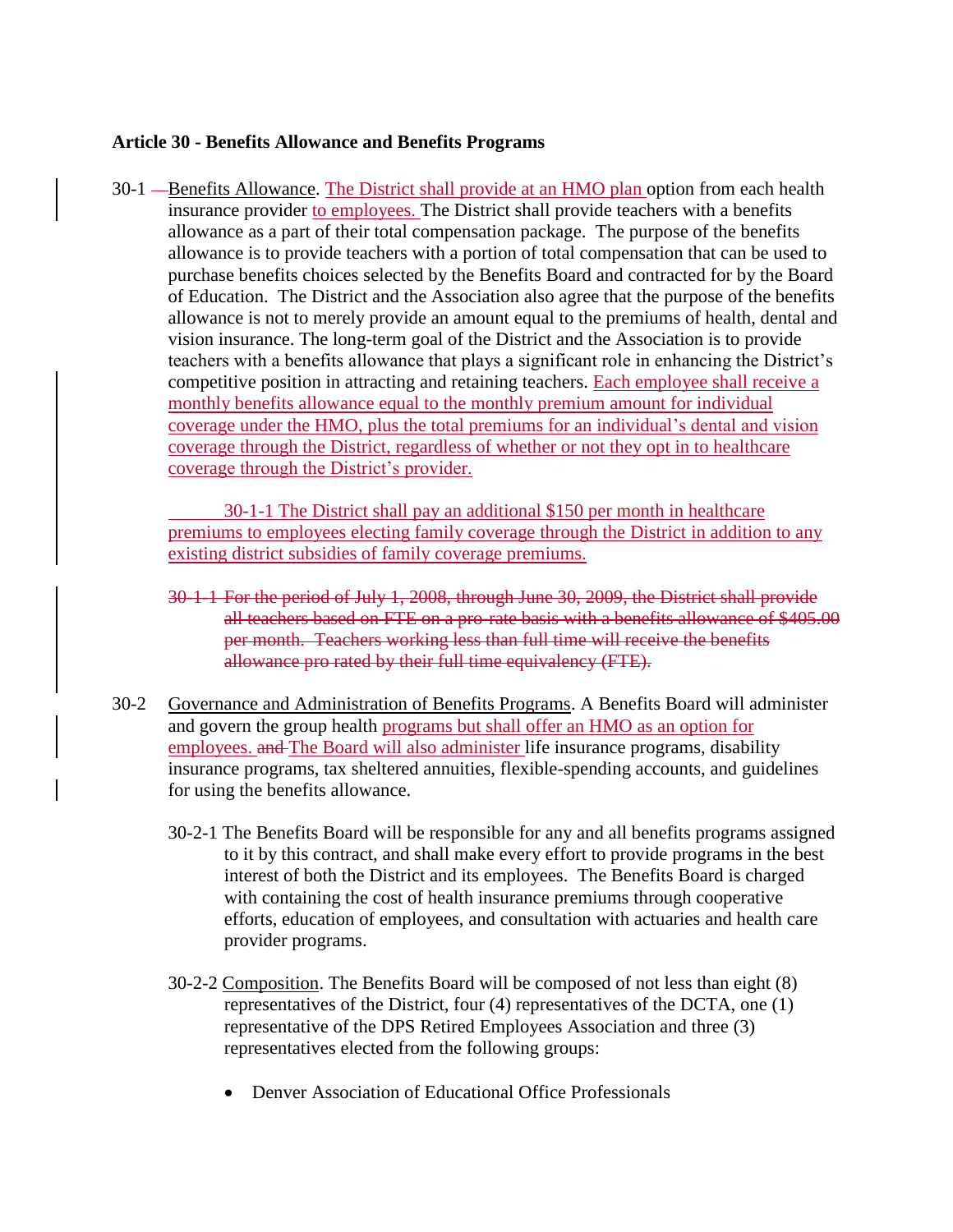- Communication Workers of America
- Denver Federation of Paraprofessionals
- DPS Food Services Association
- Facility Managers Association
- Amalgamated Transit Union, Local 1563
- Vocational Teachers Federation of Denver, Local 203
- DPS Association of Building and Grounds Personnel
- Denver Association of School Administrators

Any of the groups identified above who do not have an elected, voting representative on the Benefits Board may designate an ex officio, non-voting member, who shall be entitled to participate in all meetings of the Benefits Board.

- 30-2-3 Operating Rules. The Benefits Board shall jointly adopt rules pertaining to their operation. Such rules shall be a matter of public record.
	- 30-2-3-1 The Benefits Board shall develop procedures for election and recall of its members. Individuals elected to this position shall serve a three-year term. Elections should take place in December.
	- 30-2-3-2 Quorum. Not less than eight (8) representatives, four (4) representing DPS and four (4) representing the employees, shall constitute a quorum for the conduct of business. Notification shall be given to all members of the Benefits Board of the dates, times, and places of its meetings.
	- 30-2-3-3 Consensus. At each meeting where decisions must be made by the Benefits Board, an attempt shall be made to achieve consensus of all voting and non-voting members. Only if consensus cannot be achieved shall a vote of the voting members be conducted. Each member will exercise one (1) vote. A majority (50 percent  $+ 1$ ) vote of the members present and voting is required to approve any change in the benefits programs.
	- 30-2-3-4 Impasse Resolution. If a majority of the Benefits Board cannot reach a decision with respect to the plan or operation of the plan, the Benefits Board shall, within ten (10) days from the date of its last meeting, mail to each member participating in the health benefit plan a ballot presenting the decision to be made, together with an explanation of the available options. The ballots must be returned by participants within thirty (30) days of the date they